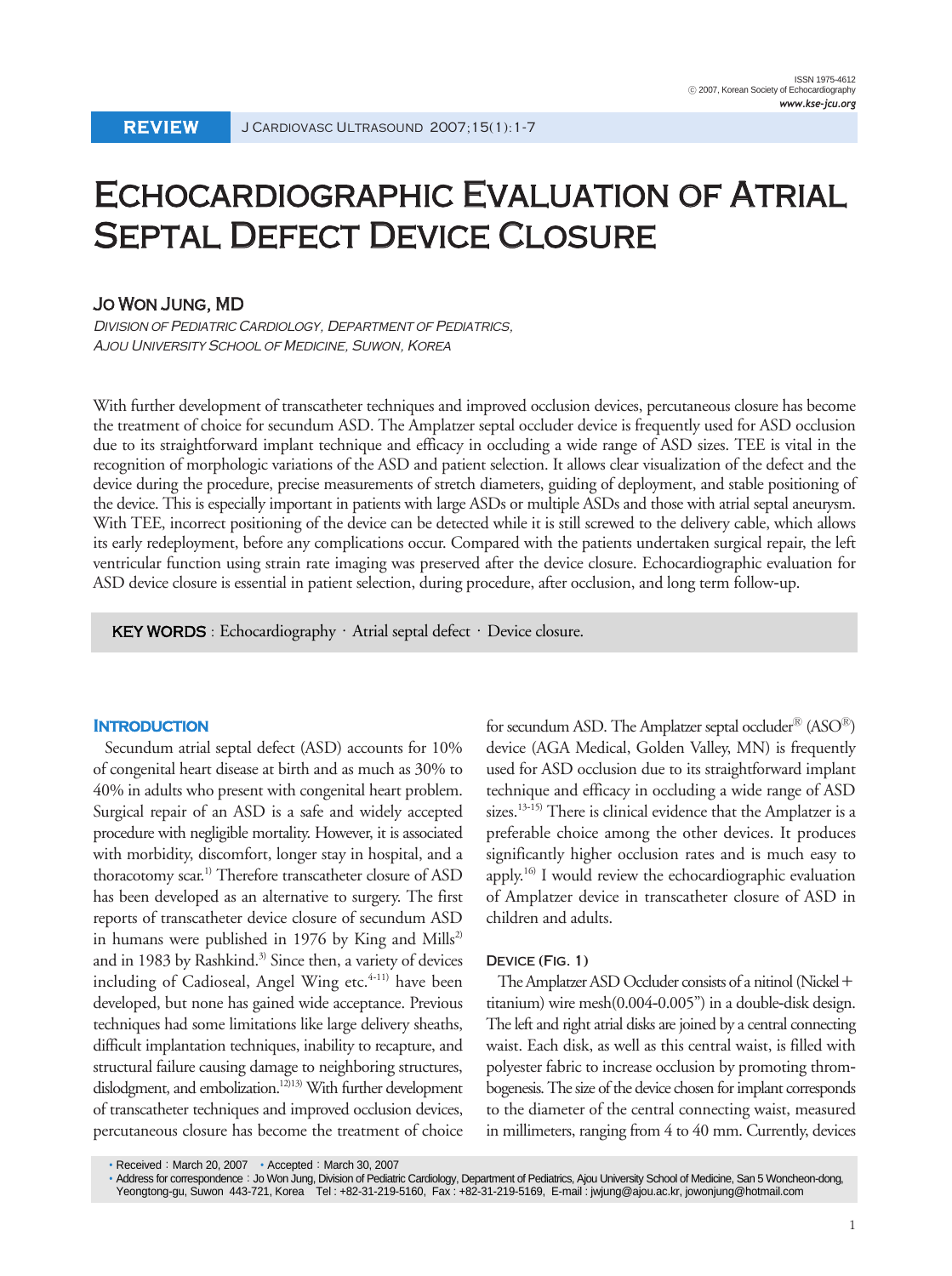

Fig. 1. The Amplatzer Septal Occluder (ASO<sup>®</sup>) device. The left and right atrial disks are joined by a central connecting waist. Each disk, as well as this central waist (A), is filled with polyester fabric. LA disk<sup>®</sup> is larger than RA disk (B).



**Fig. 2.** Schematic diagram depicting the en face view of the atrial septum. Suitable septal rim of at least 5 mm from the right pulmonary veins, coronary sinus, superior caval vein, inferior caval vein, and mitral valve were considered suitable except SA rim. SP (supero-posterior) rim : between SVC-ASD, SA (supero-anterior) rim : between Aorta-ASD, IA (infero-anterior) rim : between ASD-TV, IP (infero-posterior) rim : between IVC-ASD.

with waist diameters from 4-38 mm are available in Korea. The central waist produces a radial force against the ASD rim, while the atrial disks flatten against the atrial septum. The ASO device is self-expanding, self-centering, retractable, and repositionable. A 3-4 mm short, cylindrical waist connects the two discs. The diameter of the left atrial disc is 12 mm larger than the conjoint waist in devices up to 10 mm (that is, 6 mm rim), 14 mm larger than the conjoint waist in devices greater than 10 to 32 mm (that is, 7 mm rim) and 16 mm larger than the conjoint waist in devices greater than 34 to 38 mm (that is, 8 mm rim). The right atrial disc is 8 mm larger than the waist in devices up to 10 mm (that is, 4 mm rim) and 10 mm larger than the waist in devices greater than 10 mm (that is, 5 mm rim).

The ASO is available in sizes with 1 mm increments from 4 to 20 mm, and then in 2 mm increments until the current largest device of 38 mm. The left disk is slightly larger than the right, because of the higher left atrial pressure. The prosthesis is filled with Dacron fabric to facilitate thrombosis. The waist of the device is designed to stent the ASD. In order to stent, the diameter of the waist has to correspond to the stretched diameter of the defect. The device is connected to a delivery cable by a microscrew fixed to the right atrial disc and loaded into a 6-12 French long sheath<sup>13-16</sup>. Balloon stretched diameter (BSD) has long been regarded as the standard way of measuring ASD size.<sup>17)</sup>

# **Patient selection for the ASO device closure17-23) (Fig. 2)**

All patients with a clinically significant fossa ovalis ASD. Initial selection was based on transthoracic (TTE) and/or transesophageal (TEE) echocardiographic assessment. Ideally ASD with a maximum TEE diameter of 30 mm or less, sometimes to 34 mm or less with a suitable septal rim of at least 5 mm from the right pulmonary veins, coronary sinus, superior caval vein, inferior caval vein, and mitral valve were considered suitable. Typically, the ASO device size(=waist size) selected is equal to or 1-2 mm larger than the balloon-sized ASD diameter. The diameter of the left atrial disc is 12-16 mm larger than the conjoint waist in devices. Total length of atrial septum covered by ASO has to be considerd. Occasionally, a larger device is selected in an attempt to cover fenestrated defects, to simplify placement, or when septal rims are deficient, particularly the superoanterior septal rim (retroaortic). To ensure optimal position of the ASO and closure of the ASD, echocardiographic (echo) imaging, either by TEE or intracardiac (ICE) methods, is used during device positioning, deployment, and release.

Maximal criteria for transcatheter closure with ASO device were (1) ASD secundum with a maximum TEE diameter of 34 mm, (2) rims, except the anterosuperior rim, of at least 5 mm, and (3) the dimensions of the total length of the atrial septum were not smaller than the left atrial disk of the chosen device. Patients meeting the above criteria can be tried with transcatheter closure of ASD using ASO.

# **Measurement of the defect and margins16-19)24)25) (Fig. 2 and 3)**

The dimensions of the defect were measured in the standard horizontal and longitudinal TEE views. We used the maximal measured value as the diameter of the defect. The longitudinal diameter of the defect was measured in the longitudinal view of the caval right atrial and atrial septal view. The horizontal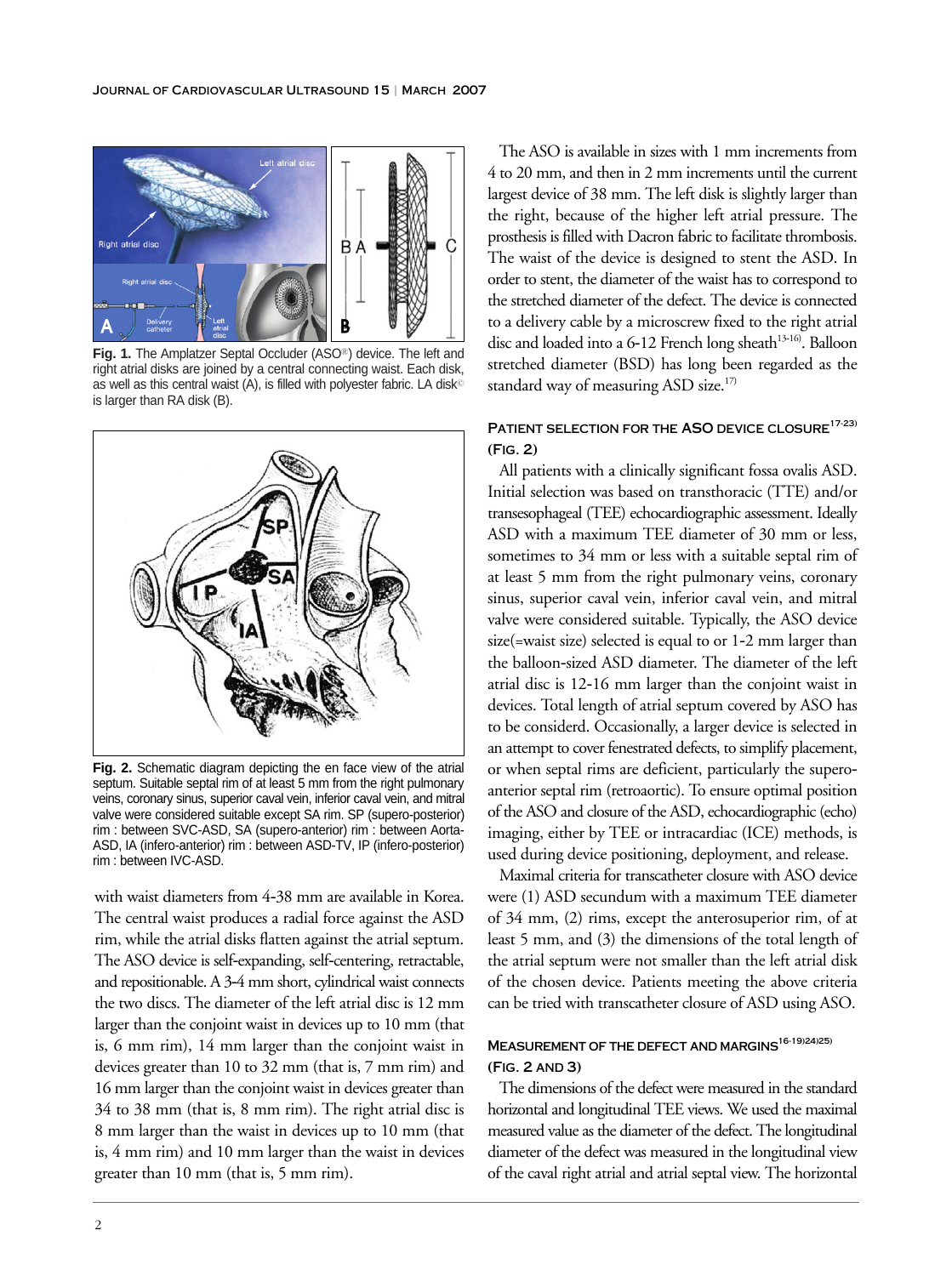



Fig. 3. The echocardiographic finding of balloon sizing for the ASO<sup>®</sup> device. A: The TEE finding revealed the stretched balloon diameter with "waist" across ASD measured. Sometimes this method had the risk of oversizing. B: The ICE finding revealed the occlusive balloon diameter without waist across ASD measured. When color Doppler was disappeared by the occlusive balloon, the balloon size was measured.

diameter was obtained in the TEE 4-chamber view with use of slight anterior or posterior flexion of the transducer to obtain the maximal diameter of the defect. All measurements were performed without color flow or electrocardiographic gating. The longitudinal and horizontal diameters were used for calculation of the ovality index. The rim diameters of the defect were obtained in the standard TEE views. The superoanterior rim was measured in the horizontal plane as the distance between the aortic annulus and the defect. The posterior rim represents the distance from the defect to the coronary sinus and posterior atrial wall, and the inferoanterior rim was measured in the 4-chamber view as the distance from the atrioventricular valves. The longitudinal planes were used to determine the superoposterior rim as the distance from the defect to the superior vena cava (SVC) and the inferoposterior rim as the distance from the defect to the inferior vena cava (IVC). The total atrial septal lengths

were obtained by TEE 4-chamber view and the caval right atrial and left atrial septal views. The balloon stretched diameter of the ASD has been determined by using a compliant sizing balloon, which is filled with dilute contrast, placed across the ASD, and inflated until a waist in the balloon is visible on fluoroscopic imaging. The balloon was gradually inflated until shunting was eliminated on the color Doppler evaluation. The balloon stretched diameter was determined by fluoroscopy/TEE/ICE. The ASO device size was selected and implanted with the standard procedure using TEE/ICE guidance. Many of these major complications may be related to the size of the ASO. Specifically, oversized devices, though easier to implant in the ASD, may be more likely to exert pressure against other intracardiac structures, leading to an increased potential for complications. In addition, oversized devices can mushroom rather than flatten against the septum; this device deformation may increase the risk of embolization, residual leak, thrombus formation, or perforation. Sometimes large sizes of ASO are implanted directly without any balloon measurement in several institutions concerned about balloon related oversizing.

As recommendation, the inflating a compliant sizing balloon only until shunting is eliminated by color Doppler imaging, and not continuing to inflate the balloon until an obvious waist is created. The ASO device size should be selected equal or up to 2 mm greater than this balloon size. This should result in less oversizing of the ASO device, a potentially lower complication rate, yet still achieve effective ASD closure.

The BSD has long been regarded as the gold standard for the measurement of maximal ASD size. However, the ASD size could be overestimated because of oblique passage of the balloon through the ASD. The accuracy of ASD size measurement by 3-D TEE has been proved by both in vitro and in vivo studies. Therefore, the issue of measuring the size of ASD by 3-D TEE versus the SBD remains controversial. Magni et al.<sup>26</sup> found that the SBD was larger than 3-D measurement and speculated that it could result from the easily distended pliable rim tissue, but they did not validate this finding. In the process of balloon sizing with 2-D TEE, to ensure that the balloon was perpendicular to the septum during pullback through the septum. Thus, the oblique view for measuring the balloon size was prevented. Because the ASD was not always round,<sup>26)</sup> the minimal diameter of the ASD was first reached by the balloon that was being inflated. However, there was still residual shunt across the septum. Only when the maximal diameter was reached by the balloon could no residual shunt be seen. Balloon sizing was always larger than 2-D TEE and 3-D TEE measurement.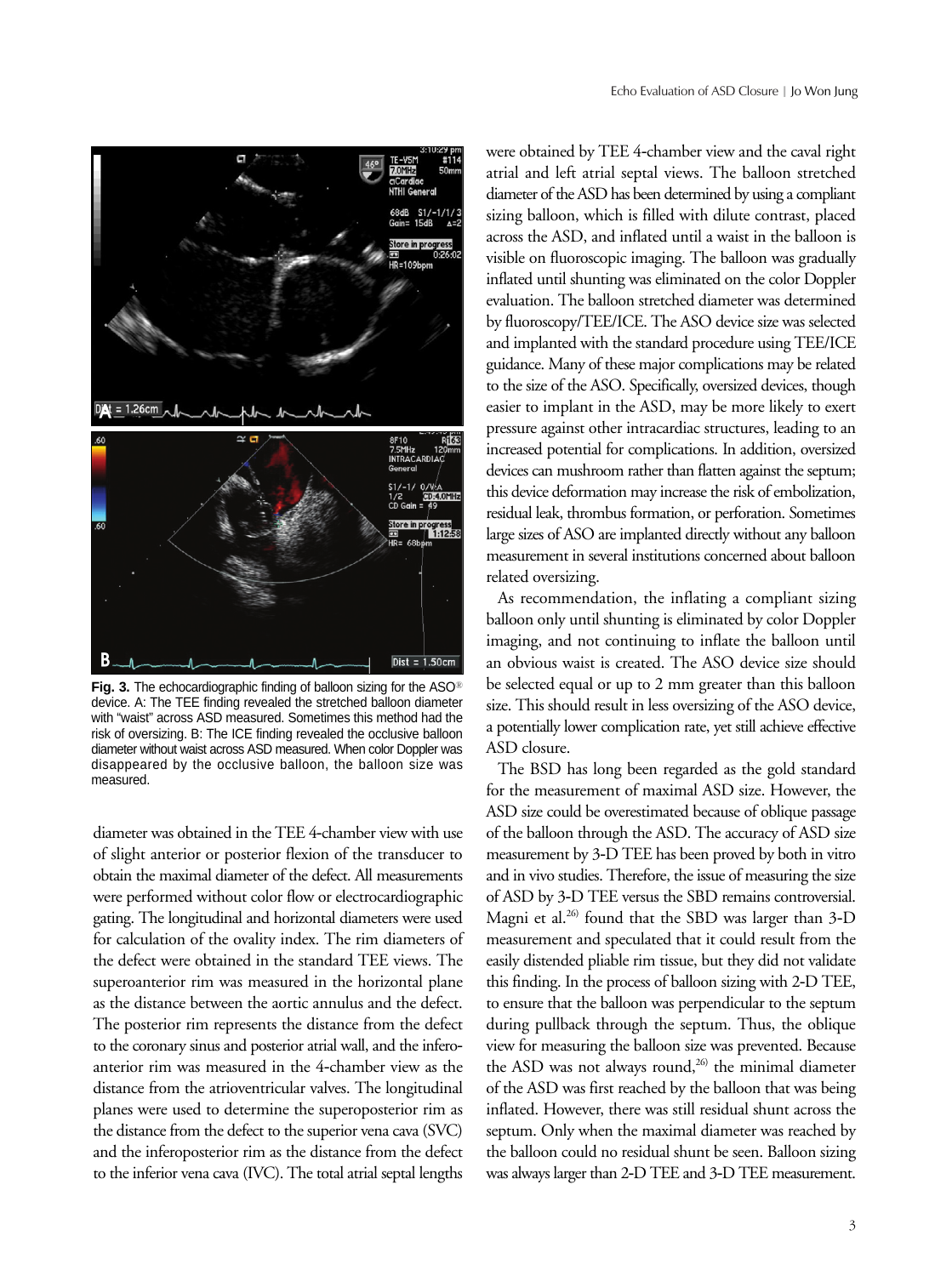The SBD was roughly 4 mm larger than 2-D TEE and 2 mm larger than 3-D TEE measurement.<sup>27)28)</sup>

# **Procedure18,19,23) (Fig. 3 and 4)**

During transcatheter closure TEE or ICE was used for (1) measurement of balloon stretch diameter of the ASD, (2) detection of leaks around the balloon, (3) guidance for correct device placement, (4) controlling the position and stability of the ASO, (5) guidance for the release of the device, and (6) assessment of leaks across the device immediately after implantation.

Vascular access was obtained through the femoral vein. The stretched diameter of the ASD was determined by a sizing balloon catheter, which was inflated in the left atrium with diluted contrast to the diameter that could be pulled into the right atrium with slight resistance and at the same time prevent the TEE or ICE detecting color flow leaks across it. The stretched diameter of an ASD was determined by TEE or ICE and the sizing plate. The device was then fixed to the delivery system with a microscrew and introduced through the loader into the 7-12F delivery sheath. Under TEE or ICE and fluoroscopic control the left atrial disk and waist were deployed in the left atrium and then pulled back to the septum, resulting in self-centering of the device, after which the right disk was deployed in the right atrium. Before the device was unscrewed, its correct and stable position was confirmed by TEE or ICE by demonstrating unobstructed flow from the coronary sinus, pulmonary veins and superior and inferior caval veins and competence of the atrioventricular (AV) valves. Immediately after closure, residual leaks across the ASD were sought.

During follow-up studies, TTE allows the detection of residual shunts and complications such as device embolization, wire fractures, heart penetration or perforation with pericardial effusion, erosion, laceration, thrombus formation and etc.

# **The role of TEE or ICE for ASD closure22-24) (Fig. 3, 4 and 5)**

TEE is essential for ASD closure with ASO. TEE is vital in complete and accurate assessment of the morphologic variations of the ASD and patient selection without interfering with the sterility of the operative field or obstructing fluoroscopy. It allows clear visualization of the defect and the device during the procedure, precise measurements of stretch diameters, guiding of deployment, and stable positioning of the device. This is especially important in patients with large ASDs or multiple ASDs and those with atrial septal aneurysm. With TEE, incorrect positioning of the device can be detected while it is still screwed to the delivery cable, which allows



Fig. 4. The TEE finding of the ASO<sup>®</sup> device. A: LA disk was deployed in LA cavity. B: Both disks were deployed in each atrial cavities.

its early redeployment, before any complications occur. Following deployment of the device, TEE was used to assess device position, its relation to the surrounding structures, and its stability. Residual shunts are also best demonstrated.

Two-dimensional TEE imaging is superior to fluoroscopy because it provides more information regarding the anatomy of the defect, surrounding structures, and the relationship between the device and the septum. However, only limited structure is shown and the maximal ASD size tends to be underestimated if the probe is not on the line between the longest diameter. Three dimensional TEE provides en face ASD imaging, thus presenting the overall anatomy of ASD.

As comparison of ICE versus TEE guidance for percutaneous transcatheter closure of ASD, TEE requires general anesthesia in most cases. Using a ICE catheter may avoid endotracheal and esophageal intubation while using only local anesthesia. Echocardiographic visualization of the septal defect and deployment was adequate by both methods. Catheterization laboratory time and interventional procedure length were shortened using ICE. Patient's defects that were closed using ICE guidance remained awake during the procedure; they required minimal sedation, and afterwards,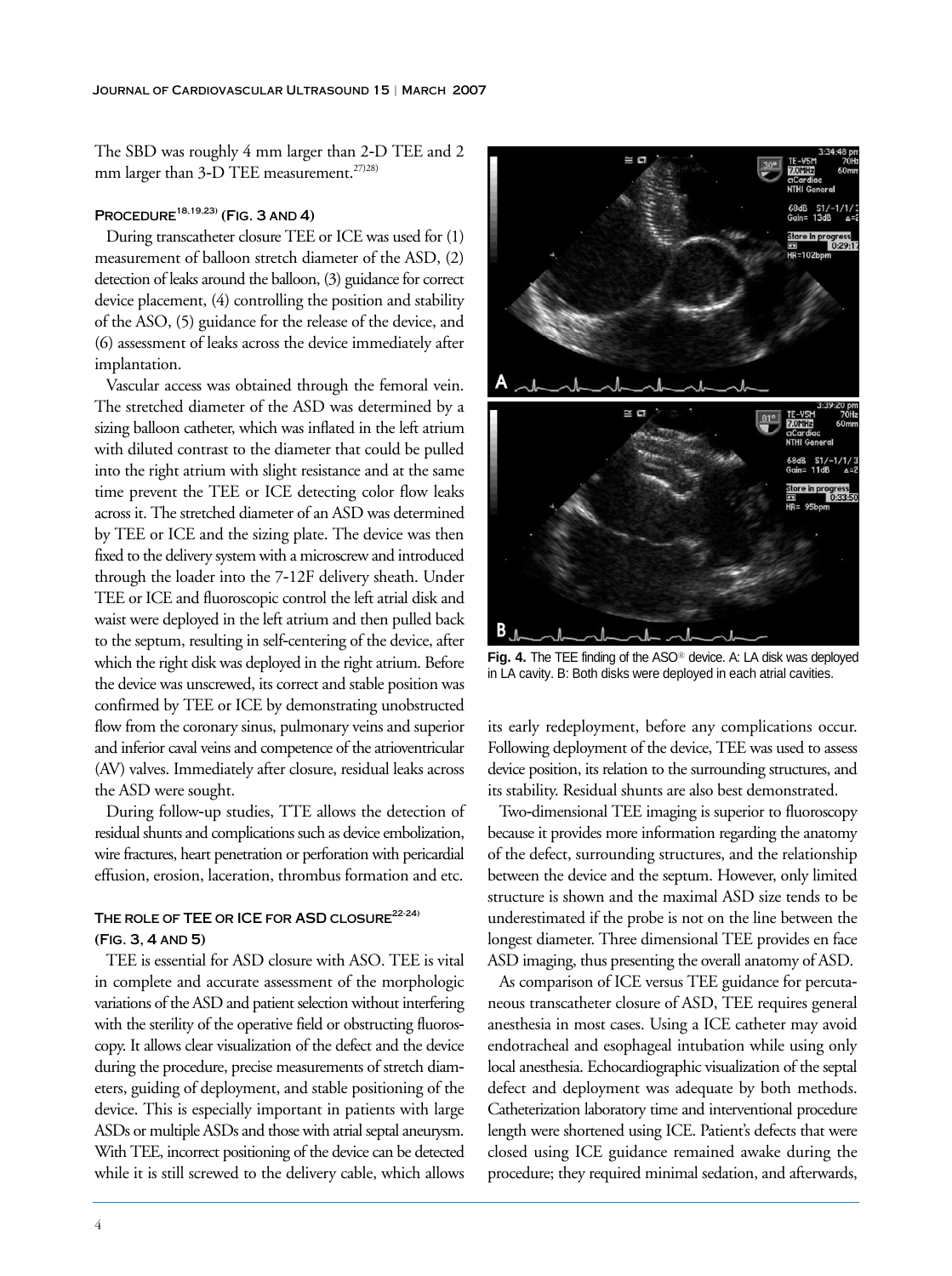only the bed rest necessary for a safe venous sheath removal, with a recovery time not much longer than that needed for regular right-sided cardiac catheterization. The patient being awake during the procedure is also advantageous in evaluating the effects of Valsalva maneuvers and coughing on shunt hemodynamics. Using ICE avoids the need for another physician to maneuver the TEE probe because the operator doing the closure manages the ICE catheter simultaneously. This allows precise and more rapid determination of the views needed for closure by the primary operator, in addition to reducing the need for the availability of another cardiologist during the procedure.

ICE guidance offers equivalent echocardiographic views compared with TEE and similar rates of closure. ICE offered better quality images and required less manipulation due to its favorable position in the right atrium with respect to the interatrial septum and the possibility of a wider range of motion in the atrium. Due to these technical advantages, ICE can overcome some of the important near-field limitations of TEE, especially in patients with small left atriums.

An AcuNav-ICE catheter (Acuson, Mountain View, California) was used for imaging. The ICE catheter was introduced through an 11 Fr, 10-cm hemostatic valve sheath in the right common femoral vein. This catheter is a disposable FDAapproved 8, or 10 Fr multiplane ICE imaging ultrasoundtipped catheter (5 to 10 MHz) that has a 64-element vector phased-array transducer, which provides orthogonal imaging with a tissue penetration up to 12 cm and full color and spectral Doppler capabilities. The cost of the ICE catheter for disposable use may be an important limitation to its use. It might be possible to safely resterilize these probes which will greatly improve their cost effectiveness.

## FUNCTIONAL CHANGES AFTER ASD DEVICE CLOSURE<sup>29-39)</sup>

Cardiac function using the assessments with new echocardiographic parameters was improved rapidly after ASD device closure.<sup>29)30)</sup> The functional restoration depends on the age of occlusion.<sup>31)32)</sup> And strain rate imaging is the most sensitive parameter for functional assessment after the device closure.37) Septal function was affected than other segments of ventricle after closure.

Device closure of ASDs in adult leads to improvement of both RV and LV function as well as reduction in LA volume.30) Measurements of RV and LV Tei index and LA volumes were made in patients underwent transcatheter closure of ASD. There was statistically significant improvement in RV Tei index, LV Tei index, and LA volume index after closure of ASD.

In adults, there are differences in right and left ventricular



Fig. 5. The ICE finding of the ASO<sup>®</sup> device. Before the ASO was unscrewed, the device was located at interatrial septum.

remodeling after transcatheter closure of atrial septal defect. Echocardiographic assessment including LV and RV myocardial performance indices, or Tei indices, and plasma brain natriuretic peptide (BNP) sampling was performed before closure of the ASD, and 1 day, 1 month, and 3 months after closure. (1) LV end diastolic diameter increased, and RV end diastolic diameter decreased markedly after the closure; (2) differences existed in LV and RV adaptation. While LV Tei index improved soon after the procedure, RV Tei index worsened until 1 month after the procedure, then recovered by the 3 month follow-up visit; and (3) BNP elevated 1 day after closure of the ASD and declined by the 1-month followup visit. "Shrinkage" of the RV and "expansion" of the LV occurred soon after the procedure, even in elderly patients. Device closure of ASDs caused rapid improvement of LV function, but RV function underwent transient deterioration, probably due to delayed changes in RV ventricular mass in the face of acute volume reduction.

Device closure of ASD results in an acute transient decrease of regional myocardial velocities in the LV and RV, whereas the load-insensitive marker, isovolumic acceleration remained stable. Therefore, the velocity changes may represent a response to altered left and right ventricular loading conditions. Compared with pre-, immediately and post- 1 day after occlusion, fractional shortening and left ventricular enddiastolic diameter was unchanged. The findings on regional myocardial velocities at the 3 periods, the peak systolic velocities of the RV and LV fell by approximately 30% compared with baseline values. In the basal right ventricular and septal and lateral left ventricular segments, the greatest drop occurred for the left ventricular longitudinal velocities, and the fall in the right ventricular and basal posterior segments was smaller but still significant. Diastolic velocities also decreased significantly in the left ventricular longitudinal segments.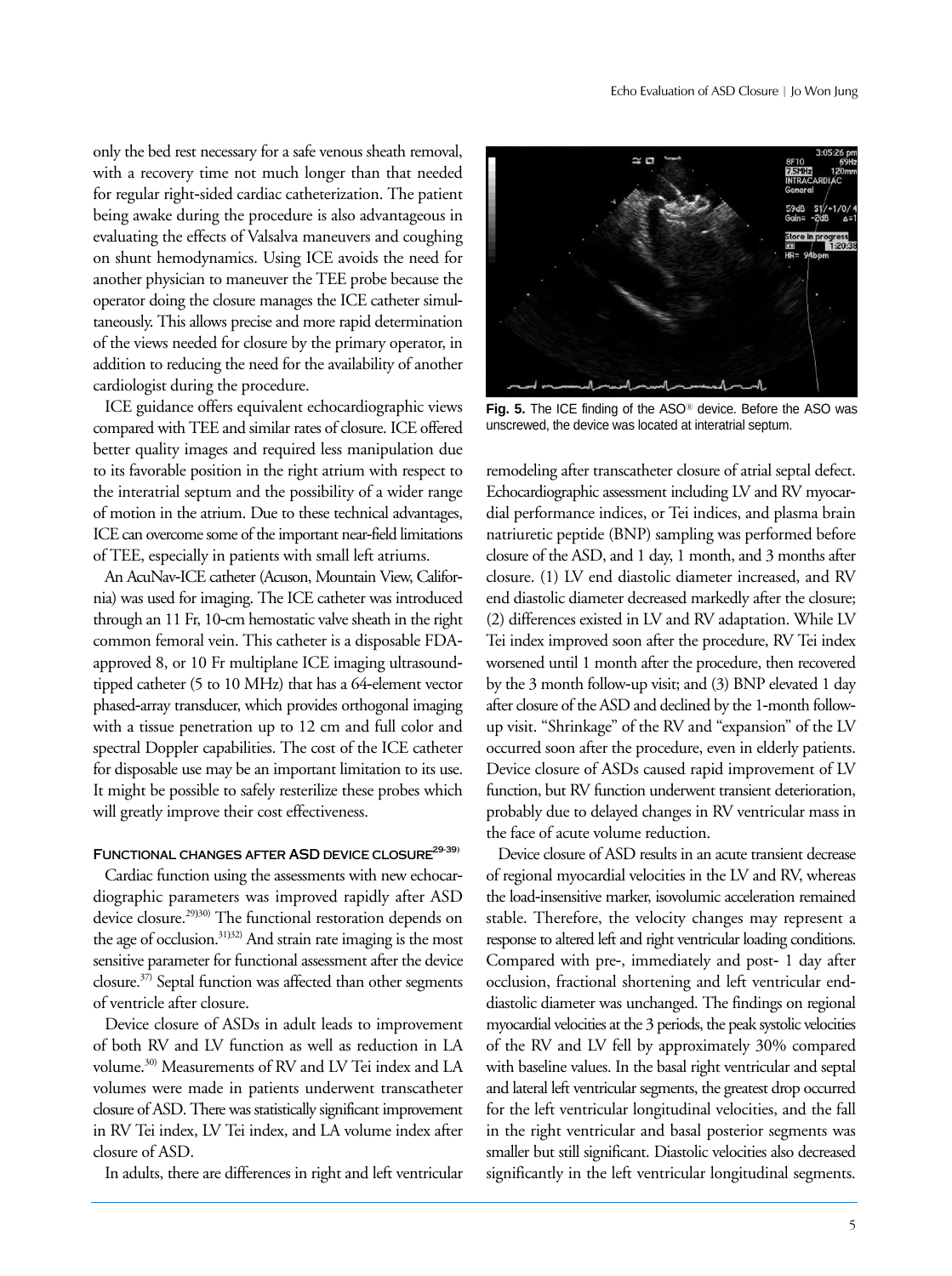These remained unchanged for the RV and posterior basal segments. The significant acute fall of velocities after the procedure had reversed to baseline values on the second follow-up study on day 1. Statistical comparison of myocardial velocities revealed a significant increase from post-ASD closure to day 1 but no difference between pre-ASD closure and day 1 for either the LV or RV.

Isovolumic contraction velocity and isovolumic acceleration (IVA) were also measured before, immediately after, and 1 day after the procedure in all 6 segments. In the RV, IVC velocity increased after the procedure and on follow-up at 24 hours. In the LV, the baseline differences between patients with ASD and normal controls had disappeared by day 1. In contrast to myocardial velocities, IVA was essentially unchanged after ASD device closure without significant differences among the initial, early, and late follow-up studies in the longitudinal left ventricular segments. In the RV, IVA increased slightly but significantly on the day after ASD device closure. A similar small change occurred in the radial LV segment, the basal posterior wall.

Strain rate imaging was applied for evaluating ventricular function in patients late after the successful closure of ASD. After the surgical closure of ASD, RV and LV longitudinal function was impaired, suggesting a major susceptibility of longitudinal fibers to intraoperative injury and a compensatory response by circumferential fibers.

After device closure, although global LV longitudinal function was comparable with that in controls, there were regional abnormalities in the septal wall. LV global longitudinal function, assessed by annular excursion, only reflects motion and can be influenced by global heart motion, rotation, and tethering effects, whereas regional strain ratc (SR) is strongly related to contractility. Radial function in the surgical repair group was comparable with that in controls and, although not significantly, was greater than that in the device closure group. There was a significant reduction in longitudinal regional deformation properties on the basal and mid segment of the interventricular septum, whereas deformation properties of the LV inferior wall were normal in each studied segment. This may be due to the imposition of a noncontractile element within the interatrial septum, affecting the shortening of the basal and mid segments of the septal wall. The extension of reduction in septal longitudinal function is related also to the device size, localization, distance between the device and the mitral annulus, and other device characteristics such as stiffness or spatial profile.

After the repair of an ASD using surgery or percutaneous closure, echocardiographic assessment demonstrated a persistence of RV dilation. Despite the presence of normal global RV longitudinal function, after device closure, the myocardial deformation properties of the basal segment of the RV free wall were significantly reduced compared with controls.

SR imaging indicies could provide new, noninvasive, clinically relevant insight on regional changes in atrial function for patients with ASD. In the surgical group, the peak systolic and SR values were significantly reduced in both RA and LA when compared with control and device groups. In the device group there was no significant difference in both LA and RA deformation properties when compared with control subjects.

#### **Conclusion**

Transcatheter closure of ASD has been developed as an alternative to surgery. With further development of transcatheter techniques and improved occlusion devices, percutaneous closure with Amplatzer Septal Occluder has become the treatment of choice for secundum ASD.

The role of TEE or ICE is essential for ASD closure with ASO. It provides for complete and accurate assessment of the morphology and patient selection. During and after the procedure, it allows the procedure was safe without complication.

#### **References**

- 1. Murphy JG, Gersh BJ, McGoon MD, Mair DD, Porter CJ, Ilstrup DM, McGoon DC, Puga FJ, Kirklin JW, Danielson GK. *Long-term outcome after surgical repair of isolated atrial septal defect: follow-up at 27 to 32 years. N Engl J Med 1990;323:1645-50.*
- 2. King TD, Mills NL. *Secundum atrial septal defects: non-operative closure during cardiac catheterization. JAMA 1976;235:2506-9.*
- 3. Rashkind W. *Transcatheter treatment of congenital heart disease. Circulation 1983;67:711-6.*
- 4. Thanopoulos BD, Laskari CV, Tsaousis GS, Zarayelyan A, Vekiou A, Papadopoulos GS. *Closure of atrial septal defects with the Amplatzer occlusion device: preliminary results. J Am Coll Cardiol 1998;31:1110-6.*
- 5. Lock JE, Rome JJ, Davis R, Van Praagh R, Keane JF. *Transcatheter closure of atrial septal defects: experimental studies. Circulation 1989; 79:1091-9.*
- 6. Rome JJ, Keane JF, Perry SB, Spevak PJ, Lock JE. *Double-umbrella closure of atrial defects: initial clinical applications. Circulation 1990; 82:751-8.*
- 7. Rao PS, Sideris EB, Hausdorf G, Rey C, Lloyd TR, Beekman RH, Worms AM, Bourlon F, Onorato E, Khalilullah M. *International experience with secundum atrial septal defect occlusion by the buttoned device. Am Heart J 1994;128:1022-35.*
- 8. Hausdorf G, Schneider M, Franzbach B, Kampmann C, Kargus K, Goeldner B. *Transcatheter closure of secundum atrial septal defects with the atrial septal defect occlusion system (ASDOS): initial experience in children. Heart 1996;75:83-8.*
- 9. Das GS, Voss G, Jarvis G, Wyche K, Gunther R, Wilson RF. *Experimental atrial septal defect closure with a new, transcatheter, self-centering device. Circulation 1993;88:1754-64.*
- 10. Celiker A, Bilgic A, Ozkutlu S, Demircin M, Karagoz T, Ayabakan C. *A late complication with the CardioSeal ASD occluder device and need for surgical revision. Catheter Cardiovasc Interv 2001;54:335-8.*
- 11. Krumsdorf U, Ostermayer S, Billinger K, Trepels T, Zadan E, Horvath K, Sievert H. *Incidence and clinical course of thrombus formation on atrial septal defect and patent foramen ovale closure devices in 1000 consecutive patients. J Am Coll Cardiol 2004;43:310-2.*